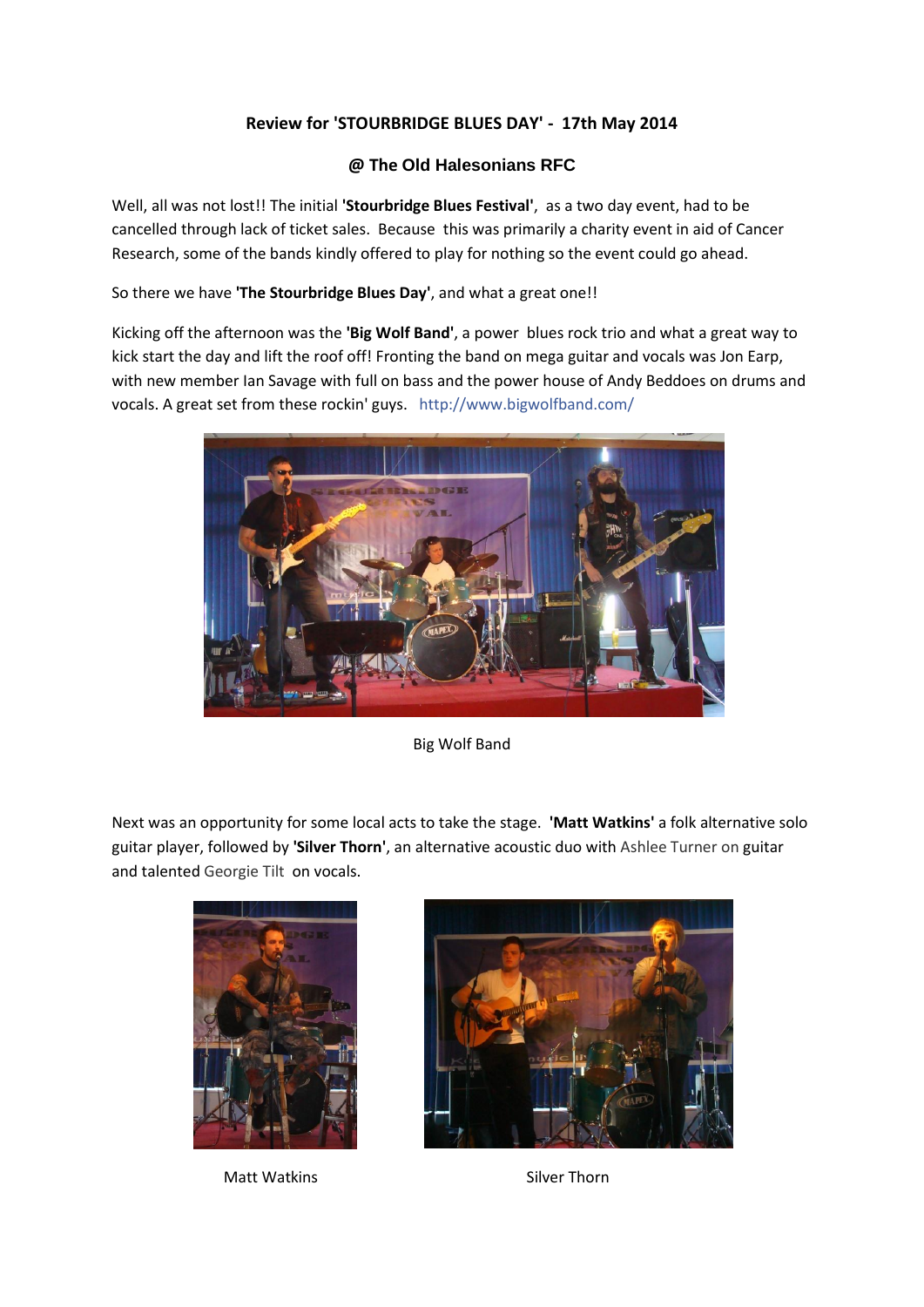Then the treat of the **'Paul Stedman Band'**, a full on classic blues band going out as a 7 piece today. With the unforgettable and charismatic front man Paul Stedman on vocals, what a great set from this vintage blues band. Plenty of audience participation and an opportunity for the dancers to hit the floor! <http://www.reverbnation.com/paulstedman>



Paul Stedman Band

Following were **'Blue Murda'**, an acoustic 4 piece, giving a taste of the blues from the deep south with stomp and roots. Fronted on vocals by the earth song master Martin Wood, with resonator guitar, acoustic guitar and bass they gave a great performance and a fresh take, moving away from the electric blues. <http://www.reverbnation.com/bluemurda>



Blue Murda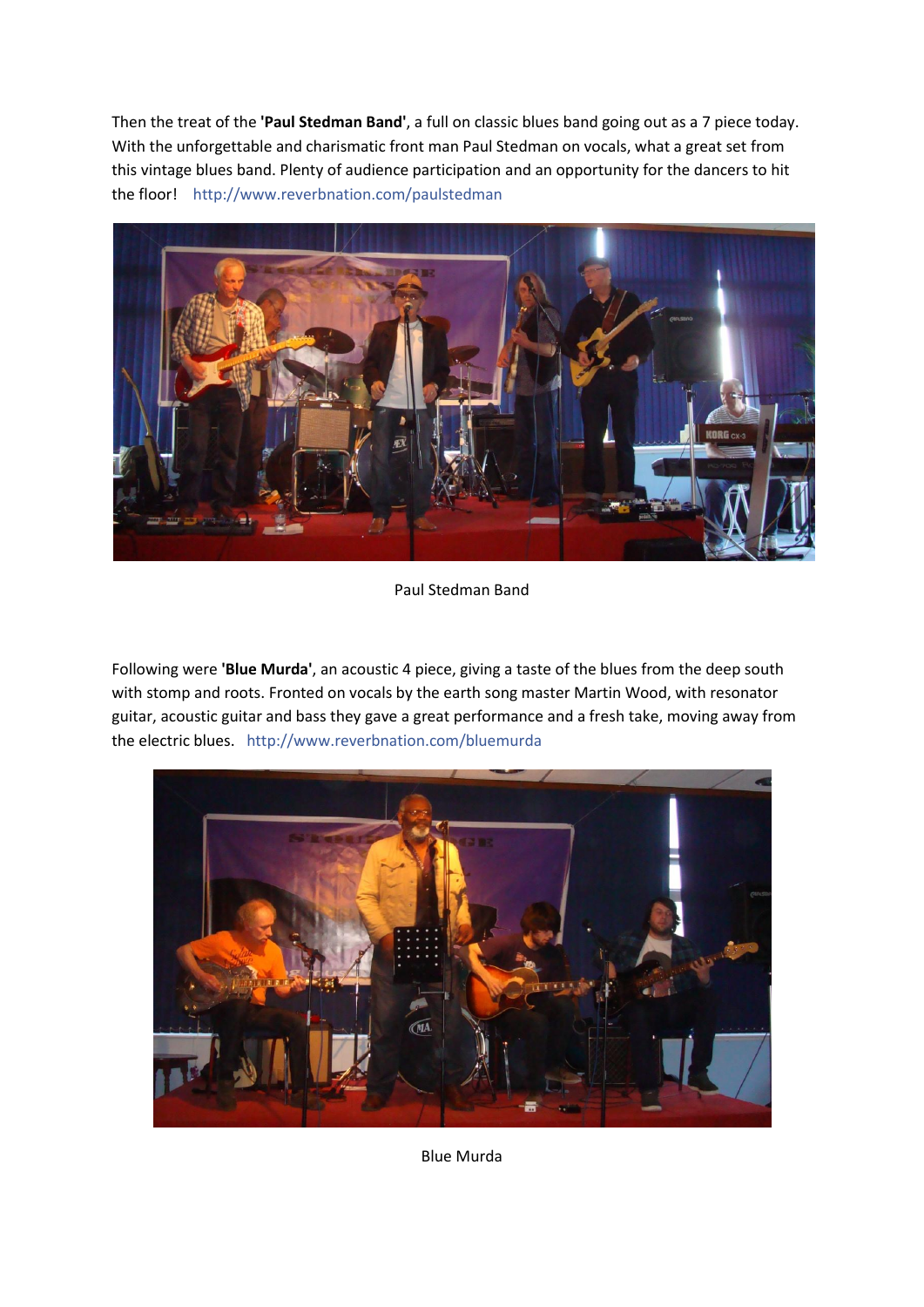The penultimate band of the evening were the **'Tom Walker Trio'**, a great young blues rock band from Birmingham, with impressive musicianship. Fronting the band on super hot guitar and vocals was Tom Walker , with Jake Clarke on bass and the very impressive rhythm keeper James Burgess on drums and vocals. Some fantastic classic rockin' blues interspersed with takes from Hendrix to Robert Cray. A super well put together set, I will be looking out for these guys in the future. <http://www.tomwalkertrio.com/>



Tom Walker Trio

The final act of the day and headlining, were the brilliant **'Brothers Groove'**. Nominated in two categories for the British Blues Awards 2014, they are in a class of their own. Performing in their own style of blues funk, with Shaun Hill on guitar and vocals, Nige Mellor on guitar and vocals, Deano Bass on bass and vocals and Jim Simpson on drums, they had the audience won over straight away. Brilliant guitar solos from Shaun and Nige and some fantastic slap bass from Deano. Plenty of dancing took place on this very 'funked up' set, what a great way to end a brilliant evening and festival. <http://www.brothersgroove.org/Home.html>



Brothers Groove